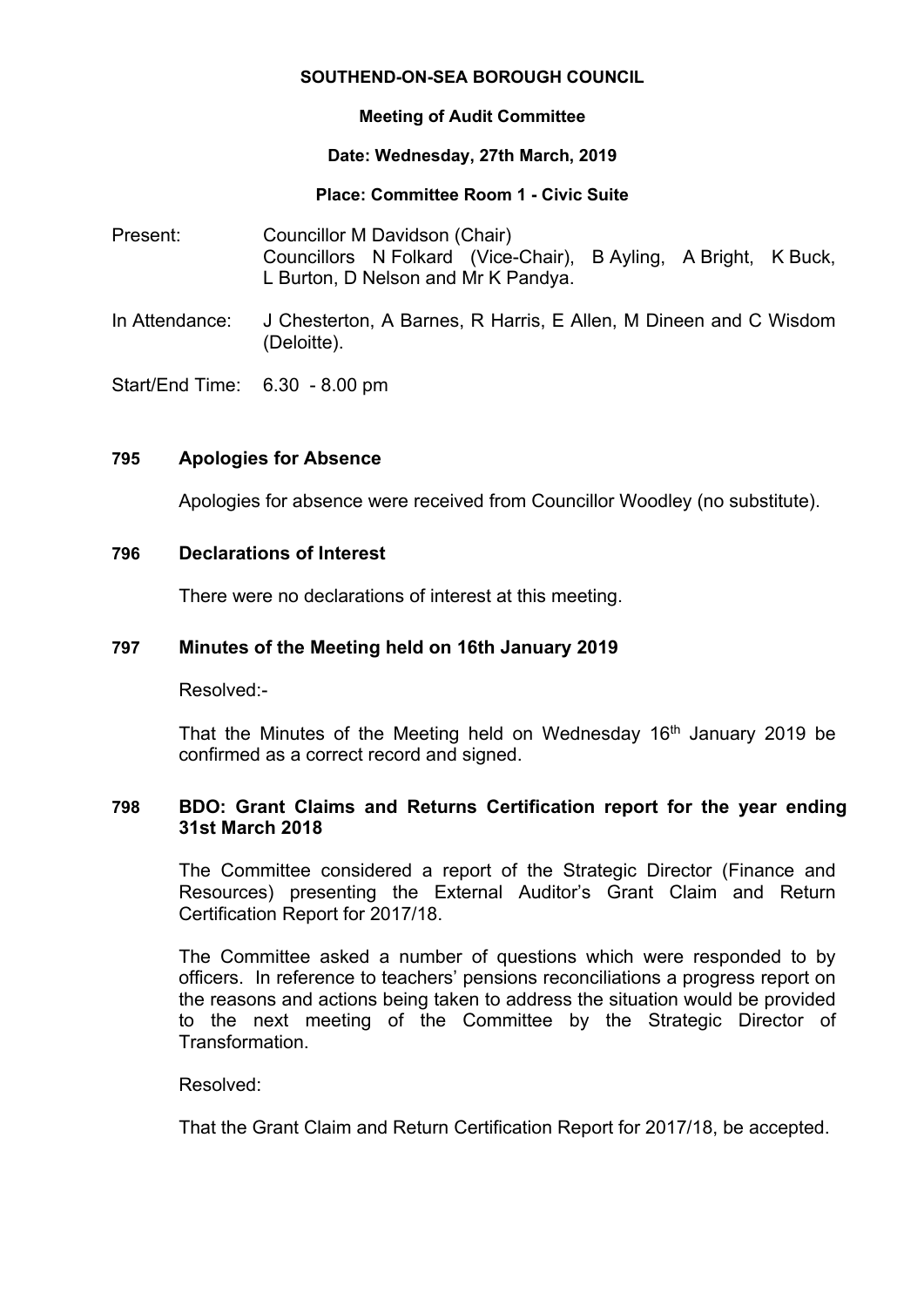# **799 Deloitte: Audit Plan to the Audit Committee, Audit for the year ending 31st March 2019**

The Committee considered a report of the Strategic Director (Finance and Resources) presenting the Deloitte External Auditor's Audit planning report for 2018/19.

The Committee asked a number of questions which were responded to by officers and Mr C. Wisdom (Deloitte – Council's External Auditors).

Resolved:

That Deloitte's Audit planning report for 2018/19, be noted.

## **800 Counter Fraud and Investigation Directorate: Quarterly Performance Report**

The Committee considered a report of the Strategic Director (Finance and Resources) setting out progress made by the Counter Fraud & Investigation Directorate (CFID) in delivering the Counter Fraud Strategy and Work Programme for 2018/19.

The Committee asked a number of questions which were responded to by officers. The Committee also asked officers from CFID to provide an update/progress report to the next meeting concerning cybercrime.

Resolved:

That the performance of the Counter Fraud & Investigation Directorate over the last year, be noted.

### **801 Internal Audit Service, Quarterly Performance Report**

The Committee considered a report of the Strategic Director (Finance and Resources) setting out the progress made in delivering the Internal Audit Strategy for 2018/19.

Resolved:

That the progress made in delivering the 2018/19 Internal Audit Strategy, be noted.

# **802 Internal Audit Charter, Strategy and Audit Plan for 2019/20**

The Committee considered a report of the Strategic Director (Finance and Resources) presenting the Internal Audit Charter with the supporting Strategy and Audit Plan for 2019/20.

Resolved:

That the Charter, Strategy and Audit Plan for 2019/20, be approved.